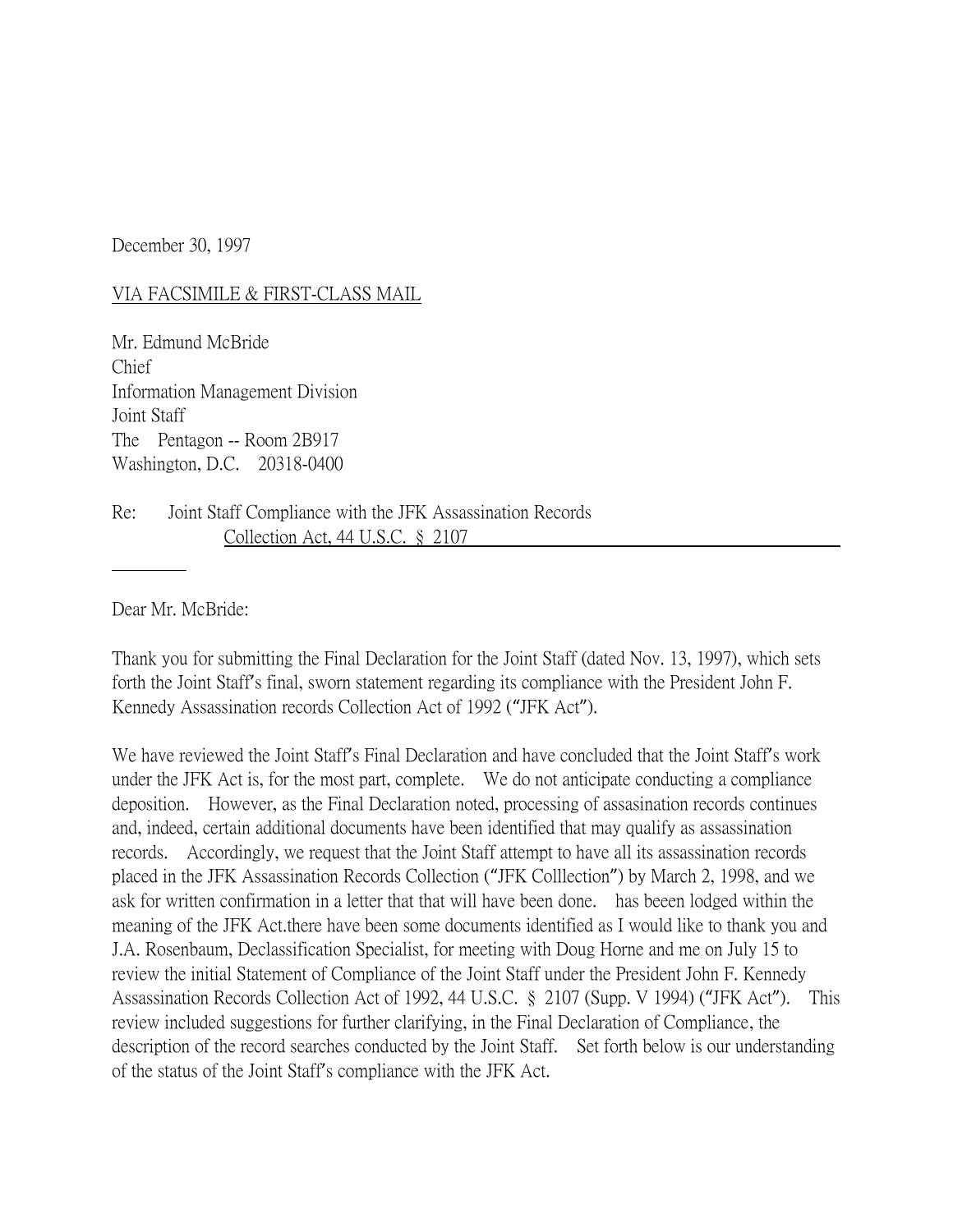Mr. Edmund McBride July 24, 1997 Page 2

 $\overline{a}$ 

1. Record Searches of the Files of Chairmen of the Joint Chiefs of Staff in the 1960s. At our meeting, you and Mr. Rosenbaum articulated more specifically the methodology for searching the files of the Chairmen of the Joint Chiefs in the 1960s, namely Generals Lyman L. Lemnitzer (1961-62 files), Maxwell Taylor (1962-64 files) and Earle G. Wheeler (1964 files). Their files have been archived and are described in the SF-135 forms prepared in connection with sending files to storage. You reviewed these forms, selected certain files for inspection, and then provisionally designated certain records as assassination-related. So that the public will understand what files were searched, we recommend that the SF-135 forms for Chairmen Lemnitzer, Taylor and Wheeler be attached to the Final Declaration of Compliance, and that the Final Declaration identify the files that you physically inspected for assassination-related materials.

2. Discrete Follow-Up Searches with Respect to the Files of Maxwell Taylor, Chairman of the Joint Chiefs of Staff at the Time of the Assassination. In reviewing the SF-135 index to Charirman Taylor's files, we noted some materials that may be related to the meeting of the Joint Chiefs of Staff with the German Chief of Staff on the day of the assassination. These materials should be inspected for any material that might be relevant to the assassination, and the Review Board staff agreed to undertake that task.<sup>1</sup>

3. Record Searches of the Files of the Chairmen of the Joint Chiefs of Staff in the Late 1970s-Early 1980s. In addition, you reviewed the file indices (i.e., SF-135 forms) available for the files of JCS Chairmen Brown and Jones, whose combined tenure covered the late 1970s through the 1980s. In particular, you searched for any records that might relate to the Congressional investigations conducted by the Church Committee and by the House Select Committee on Assassinations. No such records were found, but in the Final Declaration of Compliance you will identify those files that were actually inspected. We agreed that the SF-135 forms for Chairmen Brown and Jones need not be attached to the Final Declaration since the underlying records were remote in time from the assassination.

4. Records Searches of the Joint Staff Historical Files. In addition to searching the files of the individual JCS Chairmen, you also searched the central historical files for the Joint Chiefs

<sup>1</sup> The materials were in the accession for Charirman Taylor's files (accession no. 218-91-0019). They were: (a) File 091 re Visits (Germany) in Box 4; (b) File 091 re Germany (September 1963-[no concluding date]) in Box 9; and (c) Information Book for meeting with German Chief of Staff in Box 30.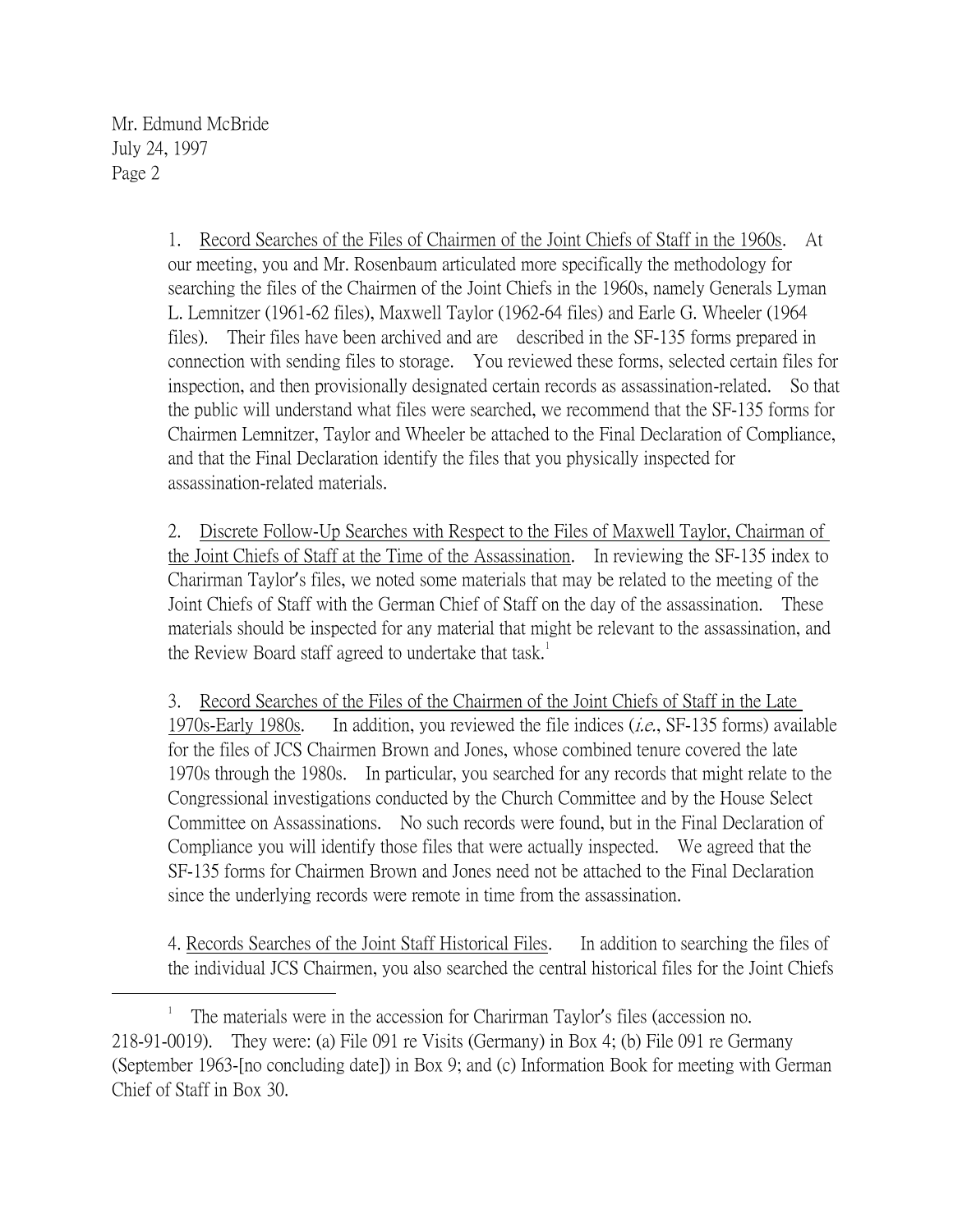Mr. Edmund McBride July 24, 1997 Page 3

 $\overline{a}$ 

of Staff using a Joint Staff classification guide to records for 1959-67. In the Final Declaration of Compliance, please explain the search process conducted for the historical files and make clear what file series were actually inspected for assassination records.

5. Record Searches of the J-3 Files. You advised that you have reviewed this separate set of files relating to Cuba for the 1958-70 time period. You stated that a discrete set of records from the 1963-64 period have been identified and will be processed as assassination records.

6. Status of Declassification of Assassination-Related Records. Most of the individual documents that have been identified as assassination-related records are policy-related documents regarding either Cuba or Vietnam. At present, you are working with the Review Board, as well as other agencies, to complete declassification review.

7. Destruction of JCS Meeting Minutes. In the initial Statement of Compliance, you provided information explaining the circumstances for the destruction of verbatim records of JCS meetings from 1947 to 1978. While this information was helpful, we request that in the Final Declaration of Compliance you state with as much specificity as possible the source and basis for the information you provided regarding destruction of these records. Also, please attach any available documentation, such as the order or authorization for destruction, that would further elaborate the circumstances of the destruction.

8. Office for the Director of Joint History. In the Final Declaration of Compliance, please confirm that you have taken account of any original JCS records that may reside with the office of the Director of Joint History, which operates under the Chairman of the JCS.<sup>2</sup>

<sup>2</sup> We had asked that you provide us with any official JCS histories that relate to Vietnam or Cuba, or any other histories relating to the JCS under the Kennedy and Johnson administrations. Should the histories be voluminous, please contact us so that we can discuss the best way to revise this request.